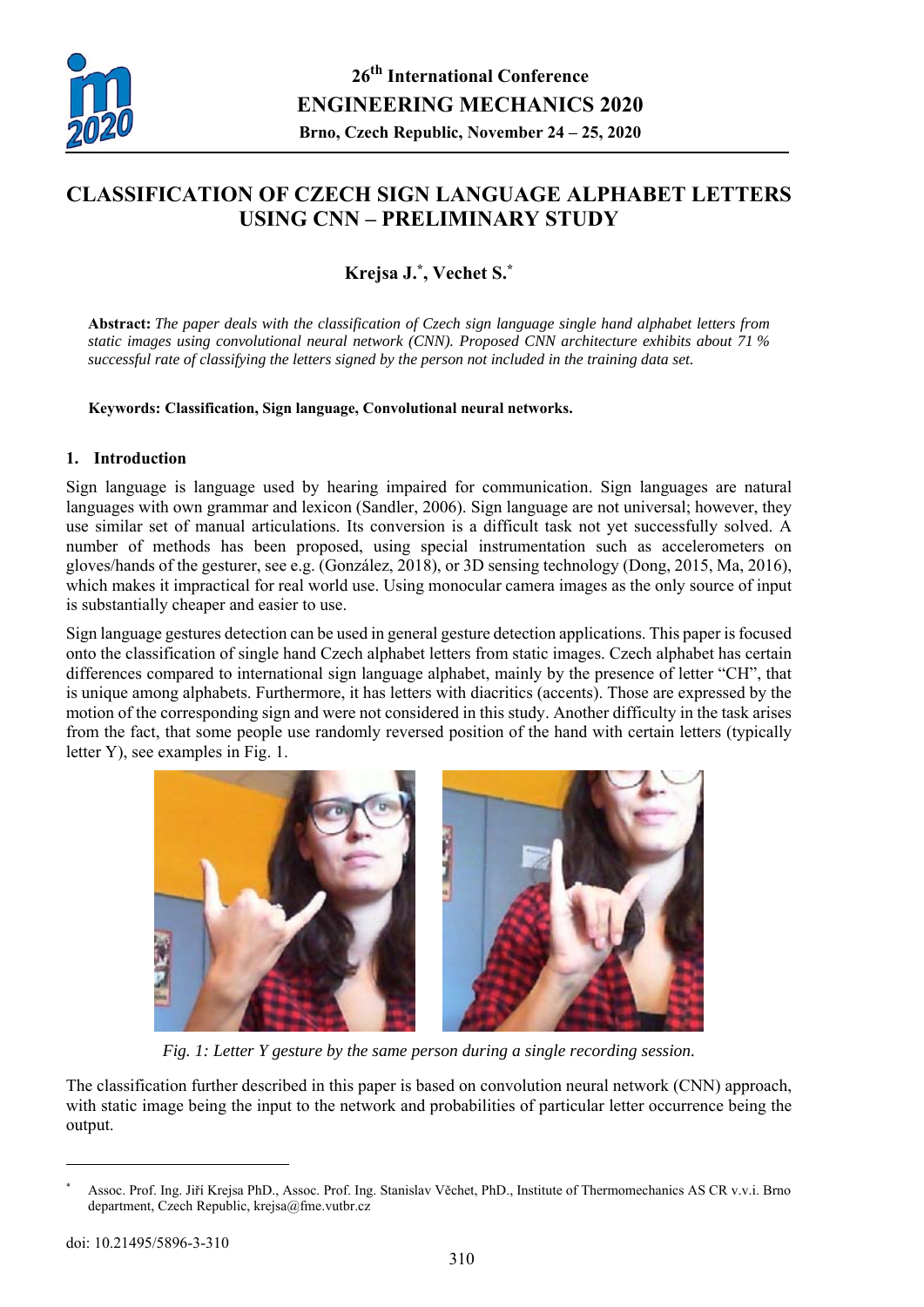## **2. Methods**

Due to vast possible variance in hand and fingers physiology, position and image background it is close to impossible solve the classification problem using traditional image processing techniques. On the other hand, deep learning techniques proved to present encouraging results in this type of task and were therefore chosen as the approach used.

## **2.1. Convolutional neural networks**

Convolutional neural networks are multilayer perceptron type of neural networks that use convolution in some of its layers, typically in the first few layers in order to build and learn a set of filters to recognize automatically the features in the input, followed by common flatten fully connected layer(s) that handles the classification itself. Computations in this paper were all performed using TensorFlow library (Abadi, 2015).

## **2.2. Data recording and preprocessing**

Images for training and validation were recorded using custom written application, that allows automatic labeling. The person performing the sign alphabet sees what letter should be signed and images recorded are labelled accordingly. Both hearing impaired persons and professional sign language interpreters recorded the images. Up to date data from 22 people were recorded. Only right hand letters were taken into account.

Individual images were further preprocessed using data augmentation. In particular the translation, rotation in range of -3 to +3 degrees, uniform scaling and non-uniform scaling in both vertical and horizontal direction. This way 30 additional images were made out of each source image. Augmentation was performed prior to the training to speed up the process. Images size was fixed 224 x 224 pixels using 3 channels (RGB).

Data were divided into training and validation sets so the validation set contained the data from one individual whose images were not included in the training set at all. In total 434 861 images were used for training and 43 697 images were used for validation.

#### **2.3. CNN structure and training**

A number of network architectures was trained and validated. The parameters of promising network are shown in Tab. 1.

| Layer type                 | Depth | <b>Activation</b> | <b>Output size</b>         | Number of<br><i>parameters</i> |
|----------------------------|-------|-------------------|----------------------------|--------------------------------|
| Convolution $5 \times 5$   | 12    | Relu              | 220 x 220 x 12             | 912                            |
| Pooling $2 \times 2$ (max) |       |                   | $110 \times 110 \times 12$ |                                |
| Convolution $5 \times 5$   | 12    | Relu              | $106 \times 106 \times 12$ | 3612                           |
| Pooling $2 \times 2$ (max) |       |                   | 53 x 53 x 12               |                                |
| Convolution $5 \times 5$   | 12    | Relu              | 49 x 49 x 12               | 3612                           |
| Pooling $2 \times 2$ (max) |       |                   | 24 x 24 x 12               |                                |
| Convolution $3 \times 3$   | 12    | Relu              | $22 \times 22 \times 12$   | 1308                           |
| Pooling $2 \times 2$ (max) |       |                   | $11 \times 11 \times 12$   |                                |
| Convolution $3 \times 3$   | 14    | Relu              | $9 \times 9 \times 14$     | 1526                           |
| Pooling $2 \times 2$ (max) |       |                   | $4 \times 4 \times 14$     |                                |
| Fully connected            | 27    | Softmax           | $224 \times 27$            | 6075                           |

*Tab. 1: Structure of CNN.* 

Total number of parameters in the network was 17045, all parameters were trainable. The training was performed until no significant improvement was seen in validation data. This usually did not exceed 20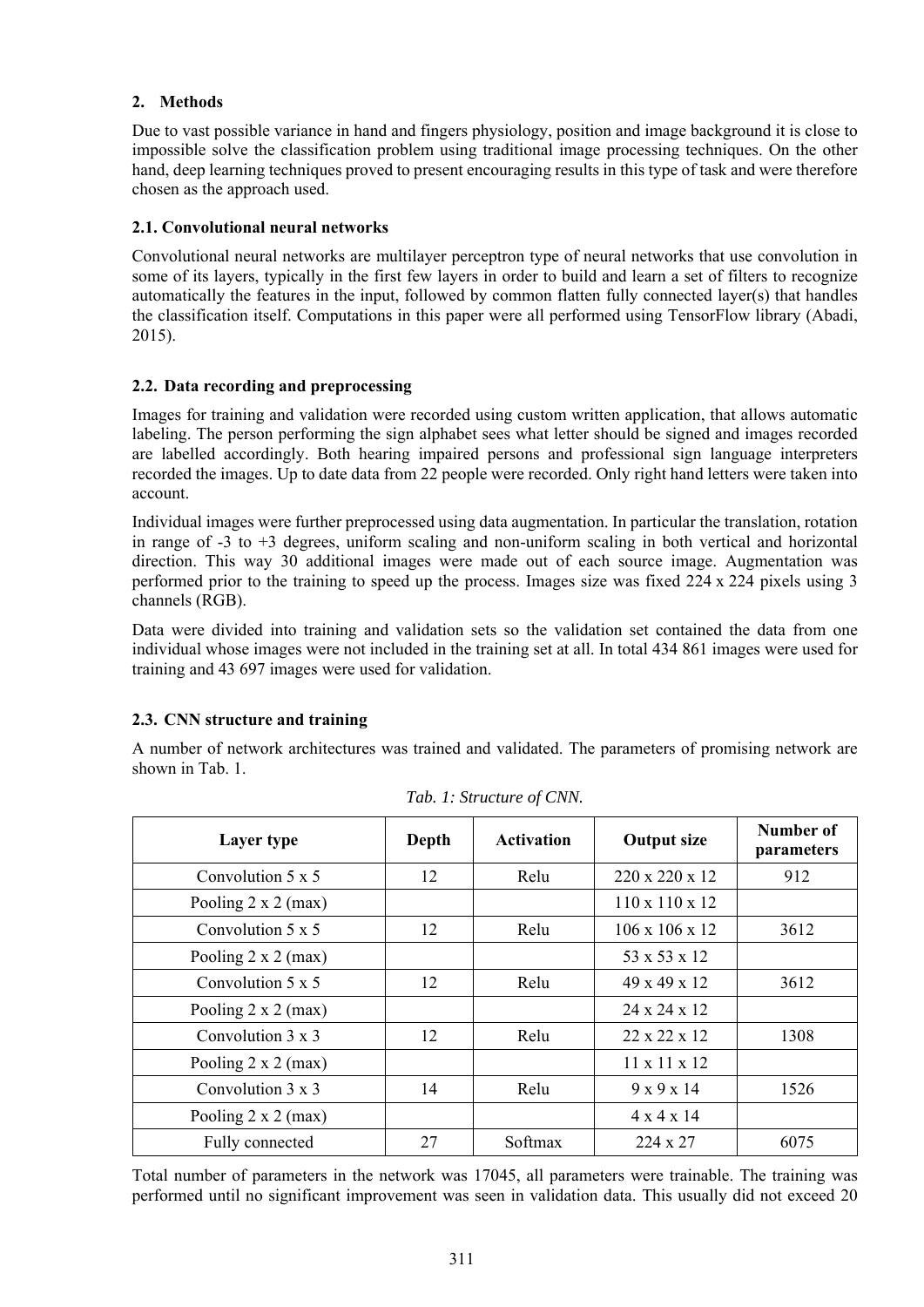epochs. Validation data contained augmented images to get better insight in cases where unusual physiological hand proportions occurred, however, the validation on fully augmented test data and source images only do not show significant differences, as will be illustrated in Results section.

#### **3. Results**

The network with structure shown in Tab. 1 reached 75.8 % accuracy on training data and 71.6 % and 71.3 % accuracy on validation data (augmented / source only). The comparison of the success rates for augmented and source data for particular letters in the alphabet are shown in Fig. 2. As one can see, there are small differences, but the general performance is the same. The only significant difference can be seen in letter M, where augmented data performance is degraded by the augmentation due to similar features of M and N letters.



*Fig. 2: Accuracy of the network on validation sets (augmented – left, source only – right) for particular letters in Czech single hand sign language alphabet.* 

We can furthermore take a look at the individual letters, as shown in Figs. 3 and 4, where the numerosity of detection of each letter for given input image are shown. Figs. 3 and 4. shows results for source images only.



*Fig. 3: Individual letters classification results A - N.*